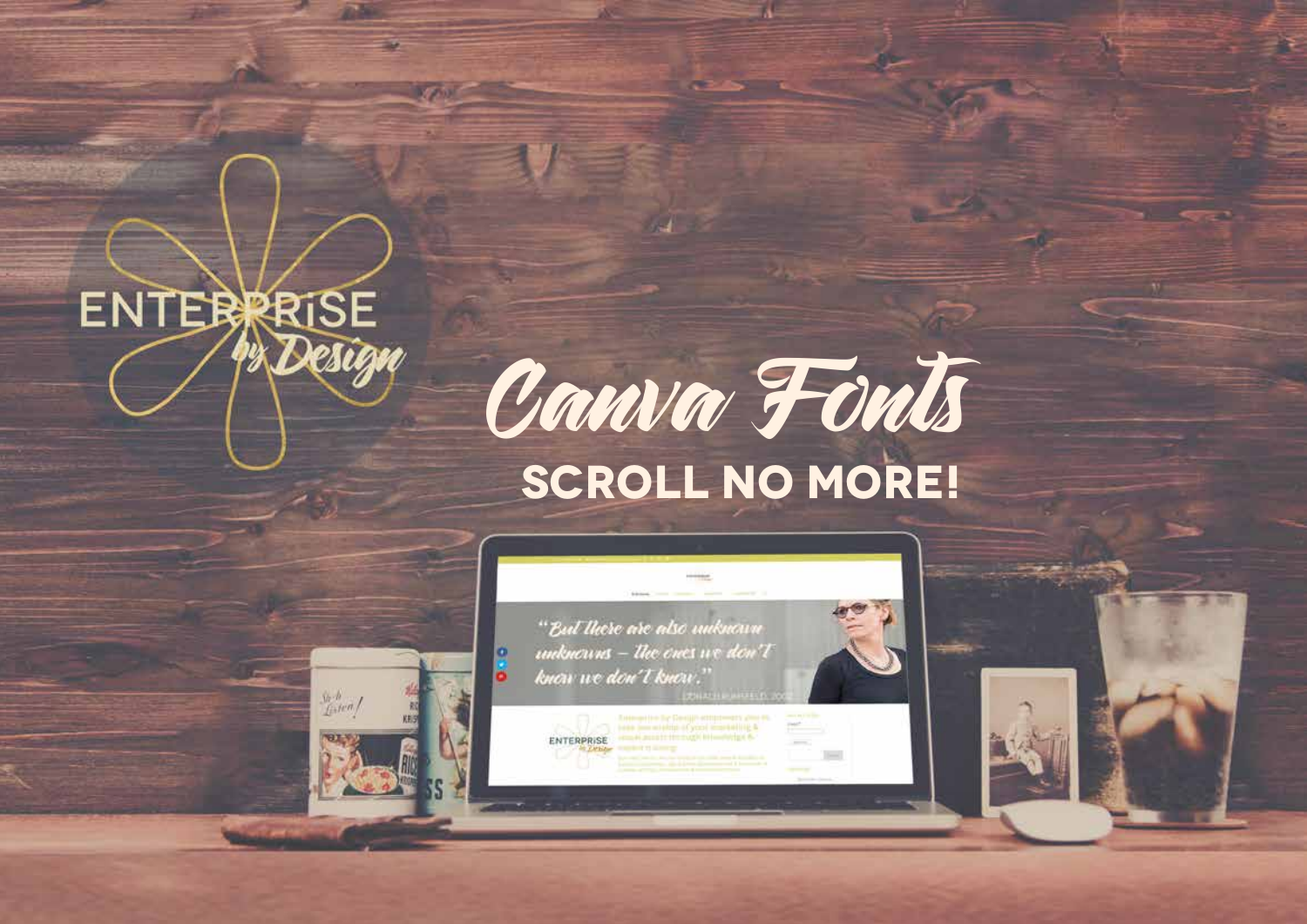Copyright © 2017 All rights reserved worldwide.

**2**

YOUR RIGHTS: This book is restricted to your personal use only. It does not come with any other rights.

LEGAL DISCLAIMER: This book is protected by international copyright law and may not be copied, reproduced, given away, or used to create derivative works without the publisher's expressed permission. The publisher retains full copyrights to this book.

The author has made every reasonable effort to be as accurate and complete as possible in the creation of this book and to ensure that the information provided is free from errors; however, the author/publisher/ reseller assumes no responsibility for errors, omissions, or contrary interpretation of the subject matter herein and does not warrant or represent at any time that the contents within are accurate due to the rapidly changing nature of the Internet.

Any perceived slights of specific persons, peoples, or organizations are unintentional.

The purpose of this book is to educate and there are no guarantees of income, sales or results implied. The publisher/author/reseller can therefore not be held accountable for any poor results you may attain when implementing the techniques or when following any guidelines set out for you in this book.

Any product, website, and company names mentioned in this report are the trademarks or copyright properties of their respective owners. The author/publisher/reseller are not associated or affiliated with them in any way. Nor does the referred product, website, and company names sponsor, endorse, or approve this product.

COMPENSATION DISCLOSURE: Unless otherwise expressly stated, you should assume that the links contained in this book may be affiliate links and either the author/publisher/reseller will earn commission if you click on them and buy the product/service mentioned in this book. However, the author/publisher/reseller disclaim any liability that may result from your involvement with any such websites/products. You should perform due diligence before buying mentioned products or services.

This constitutes the entire license agreement. Any disputes or terms not discussed in this agreement are at the sole discretion of the publisher.

## **the small print**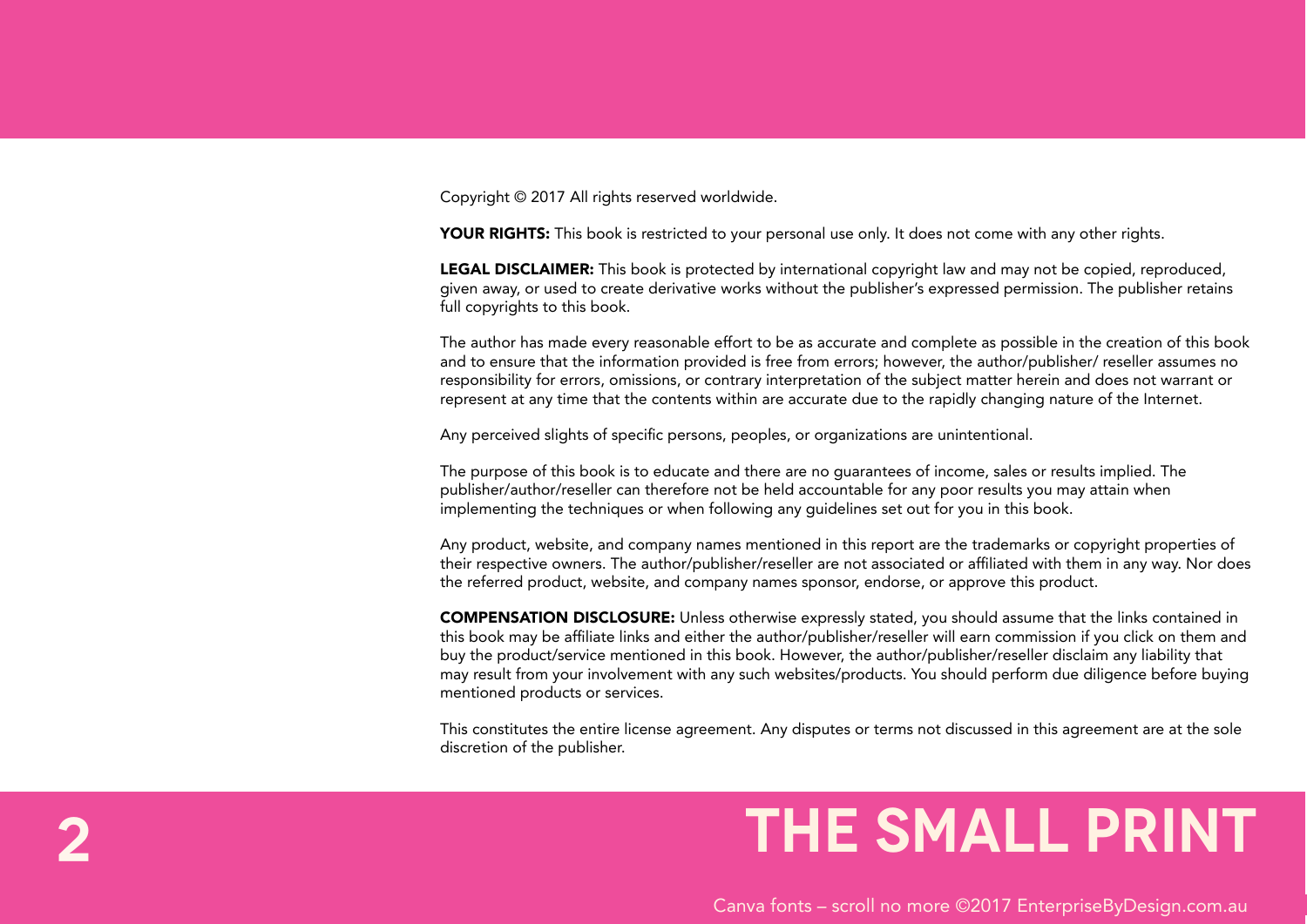| Introduction ———————— 4                 |    |
|-----------------------------------------|----|
|                                         |    |
|                                         |    |
|                                         |    |
|                                         |    |
|                                         |    |
|                                         |    |
| FONT COMBOS <u>________________</u> 11  |    |
| AILERON HEAVY <u>_______________</u> 12 |    |
| Amaranth 13                             |    |
| Cooper Hewitt Heavy-14                  |    |
| Hammersmith One --15                    |    |
| League Gothic —                         | 16 |
|                                         |    |

| Lillita One <u>_______________________</u>       | 17 |    |
|--------------------------------------------------|----|----|
| Open Sans Extra Bold -- 18                       |    |    |
| Oswald ——————————                                | 19 |    |
| Raleway Heavy <b>Contract Raleway</b> Province   |    |    |
| USE AT YOUR PERIL! <u>______________________</u> |    | 21 |
| Decorative 22                                    |    |    |
| Script or handwriting fonts - 23                 |    |    |
| "Small Caps" fonts $\frac{1}{2}$ 24              |    |    |
| SUMMARY                                          |    | 25 |
| <b>DISCLOSURE</b>                                |    | 26 |
|                                                  |    |    |

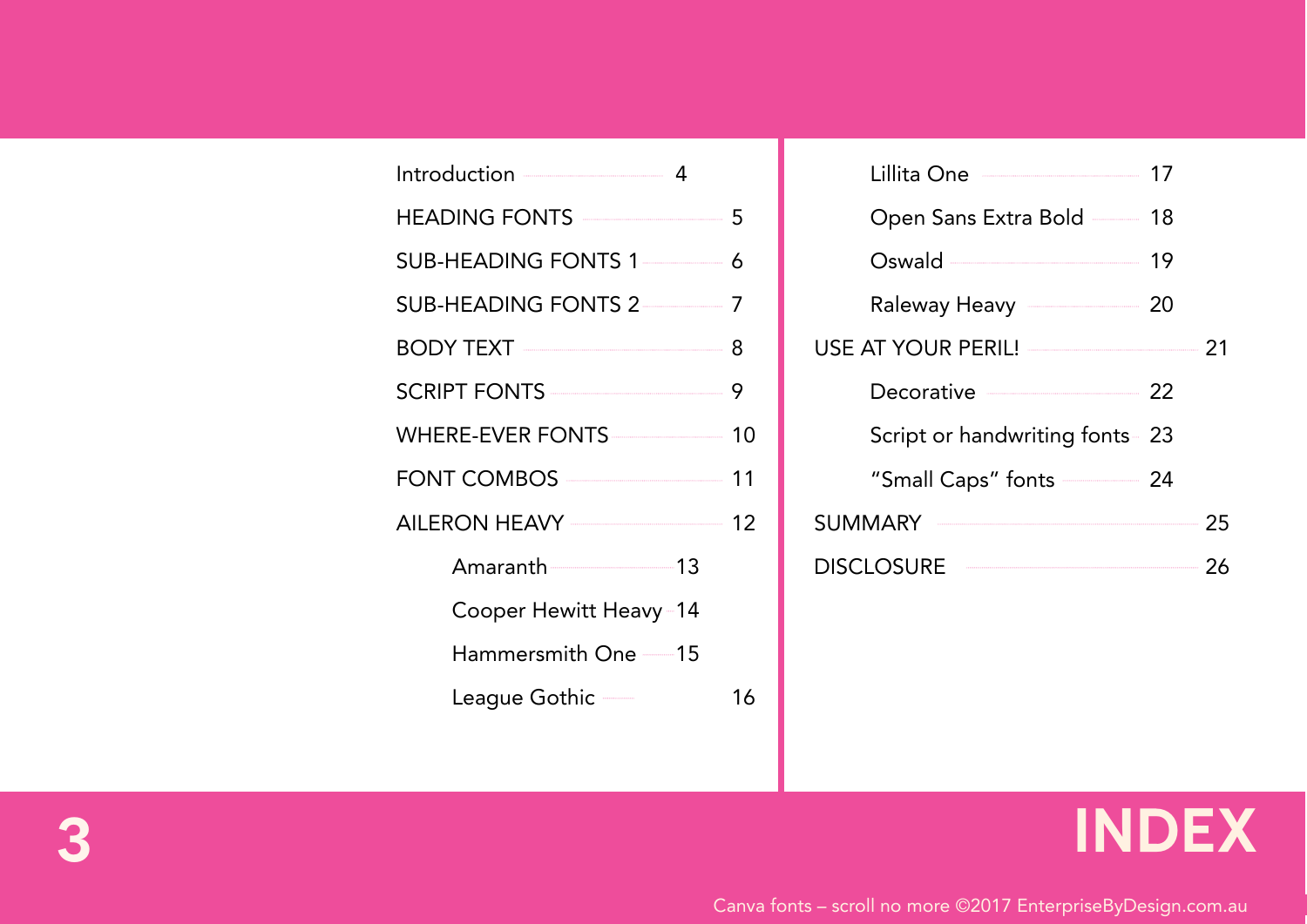Canva is a brilliant tool for creating your social or blog images. The problem is that, if you don't have a defined brand style guide, you can end up wasting lots of time scrolling through Canva's 100+ fonts to find the one that works best with your message … this is time consuming & oh so boring!

### **Font Categories**

Font categories are a way of classifying or grouping fonts but there are 4 main font classifications – with serifs, those without serifs, scripts and decorative styles. Within each of these, there are a number of sub-categories for instance script type styles are broken into Formal, Casual, Calligraphic, Blackletter & Lombardic

For the sake of simplifying this article we will be using the following 5 categories:

- Serif fonts: classic, traditional (they're the ones with little tails
- Sans-serif: modern, casual (plain with no little tails)
- Script: feminine, romantic
- Handwriting: friendly, casual
- Brush script: artsy, fun

Once you've worked out the font category you want to use it's time to choose a font. The following lists are by no means exhaustive but they are a great place to start.

## **4 Introduction**

*TIP: When choosing font styles for your social media images you also need to consider your web presence as fonts are 'hard-coded' into your site using HTML.*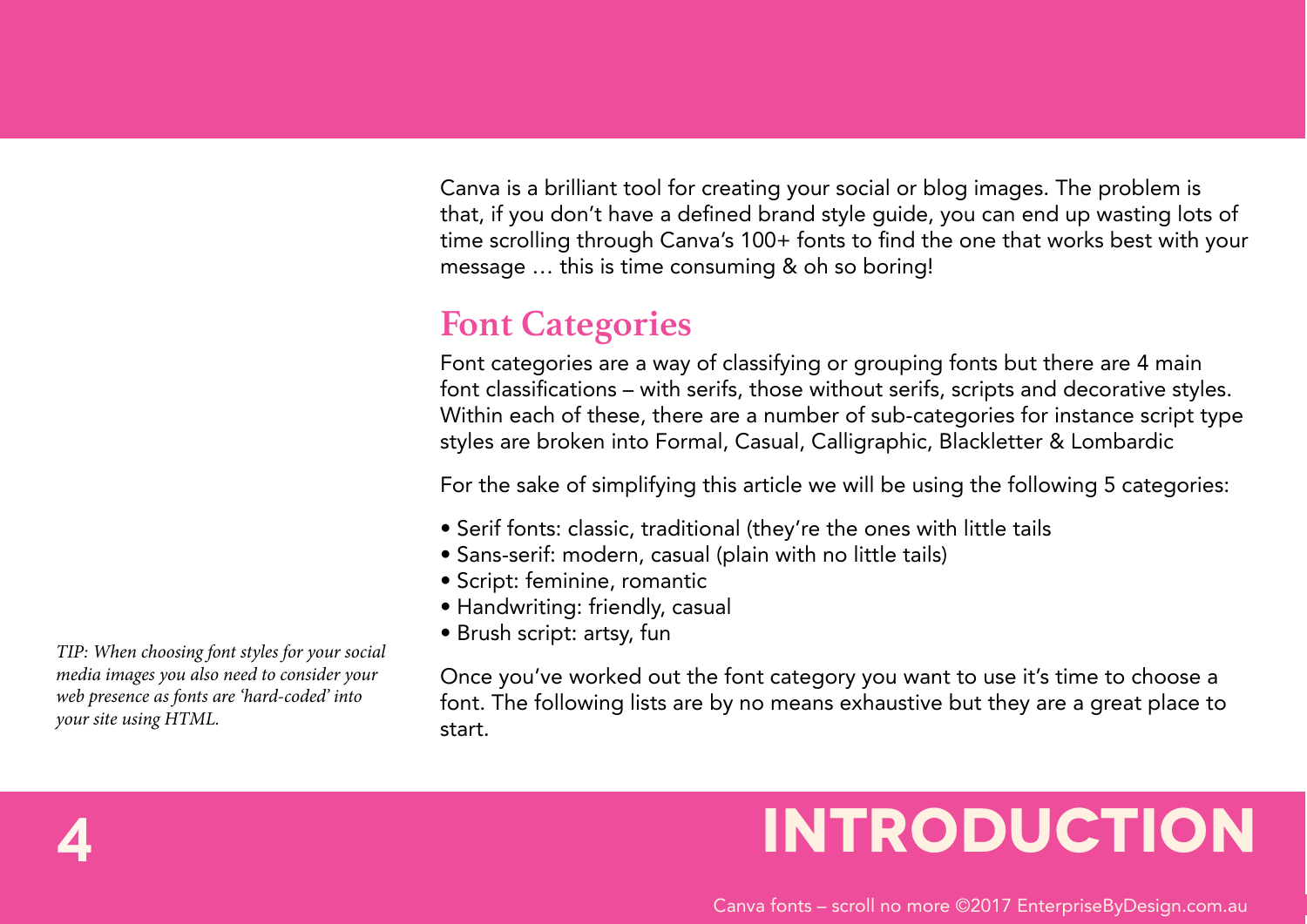TIP: HTML defines six levels of headings.

A heading element styles all the font changes, paragraph breaks before and after, and any white space necessary to render the heading.

### **Headings:**

These should be bold, clean fonts. In web world these are written like so … <h1>Heading Here</h1>.

As far as SEO goes, you should only use the H1 tag once per page or post.

**MAIN heading:**

# **Abril Fatface Aileron Heavy Amaranth Cooper Hewitt Heavy** Hammersmith One League Gothic **Lillita One Open Sans Extra Bold Oswald Raleway Heavy**

## **5 HEADING FONTS**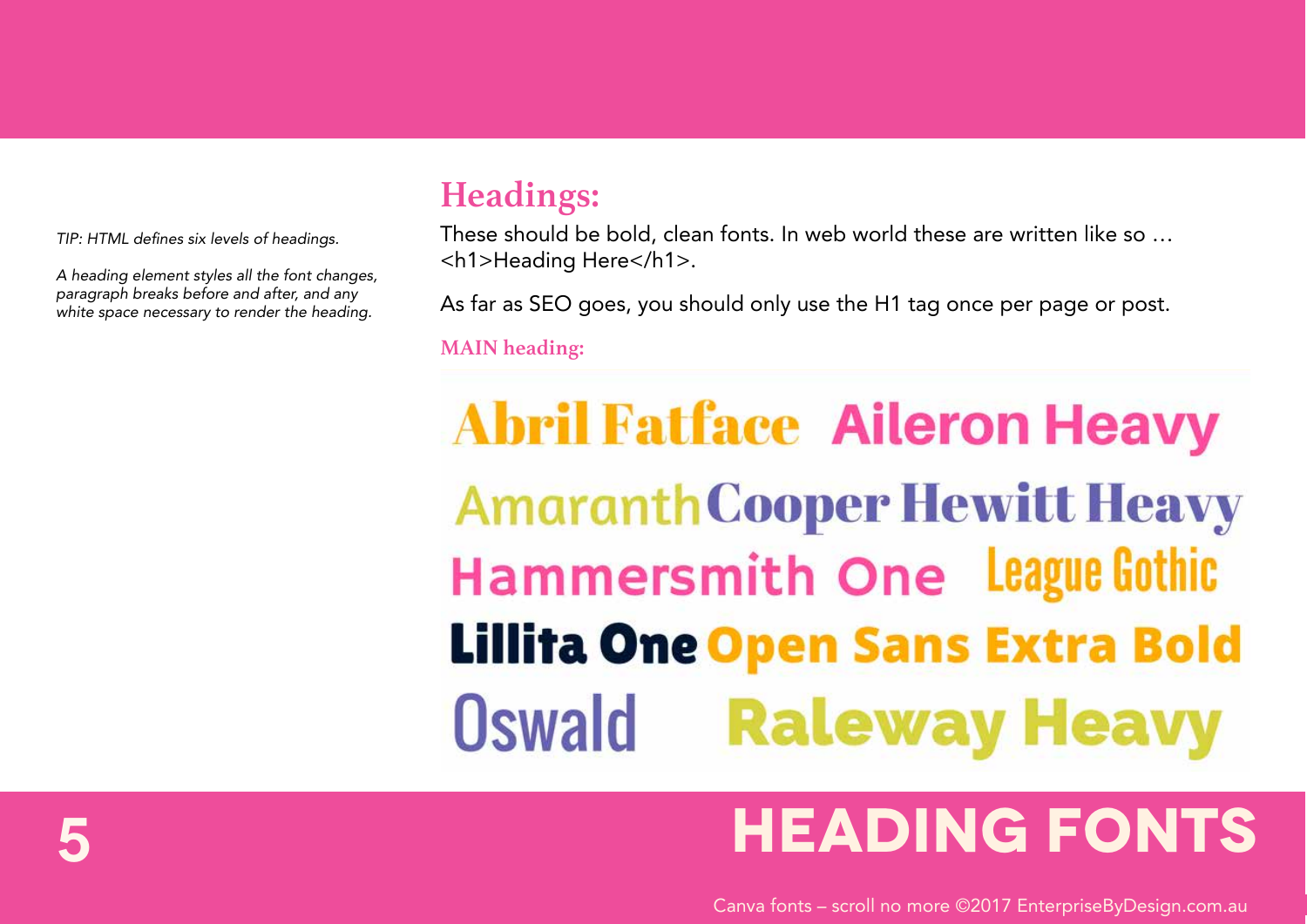#### <h1>heading one </h1>

#### <h2>heading two </h2>

<h3>heading three </h3>

<h4>heading three </h4>

<h5>heading three </h5>

<h6>heading three </h6>

TIP: The heading elements are H1, H2, H3, H4, H5, and H6 with H1 being the highest (or most important) level and H6 the least.

### **Subheads:**

(these compliment main headings but can also be used in main headings)

In web world there are 5 sub-heading tags which are used logically throughout your page

This is so when Mr Google goes through your page he can tell what is the most important to least important information. Here is an example of our heading styles …

<h2>heading two </h2>

<h3>heading three </h3>

<h4>heading three </h4>

<h5>heading three </h5>

<h6>heading three </h6>

## **6 SUB-HEADING FONTS 1**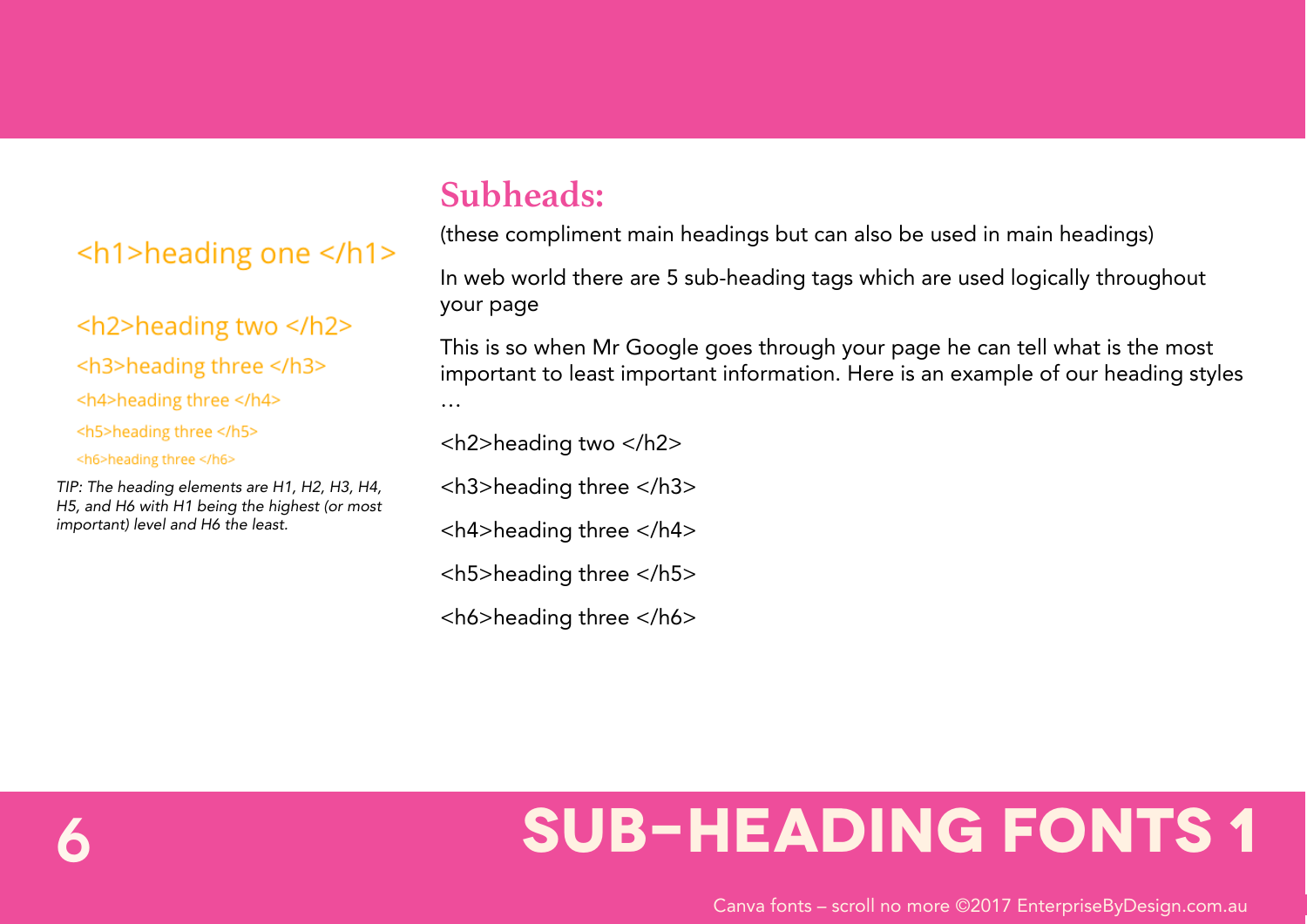### **Sub headings:**

Aileron Thin Aleo Light Coustard **Cantora One** Glegoo Granaina Cooper Hewitt Merriweather JULIUS SANS ONE Kollektif **League Spartan Montserrat** Quando Quicksand Raleway Sanchez Vidaloka CNU

## **SUB-HEADING FONTS 2**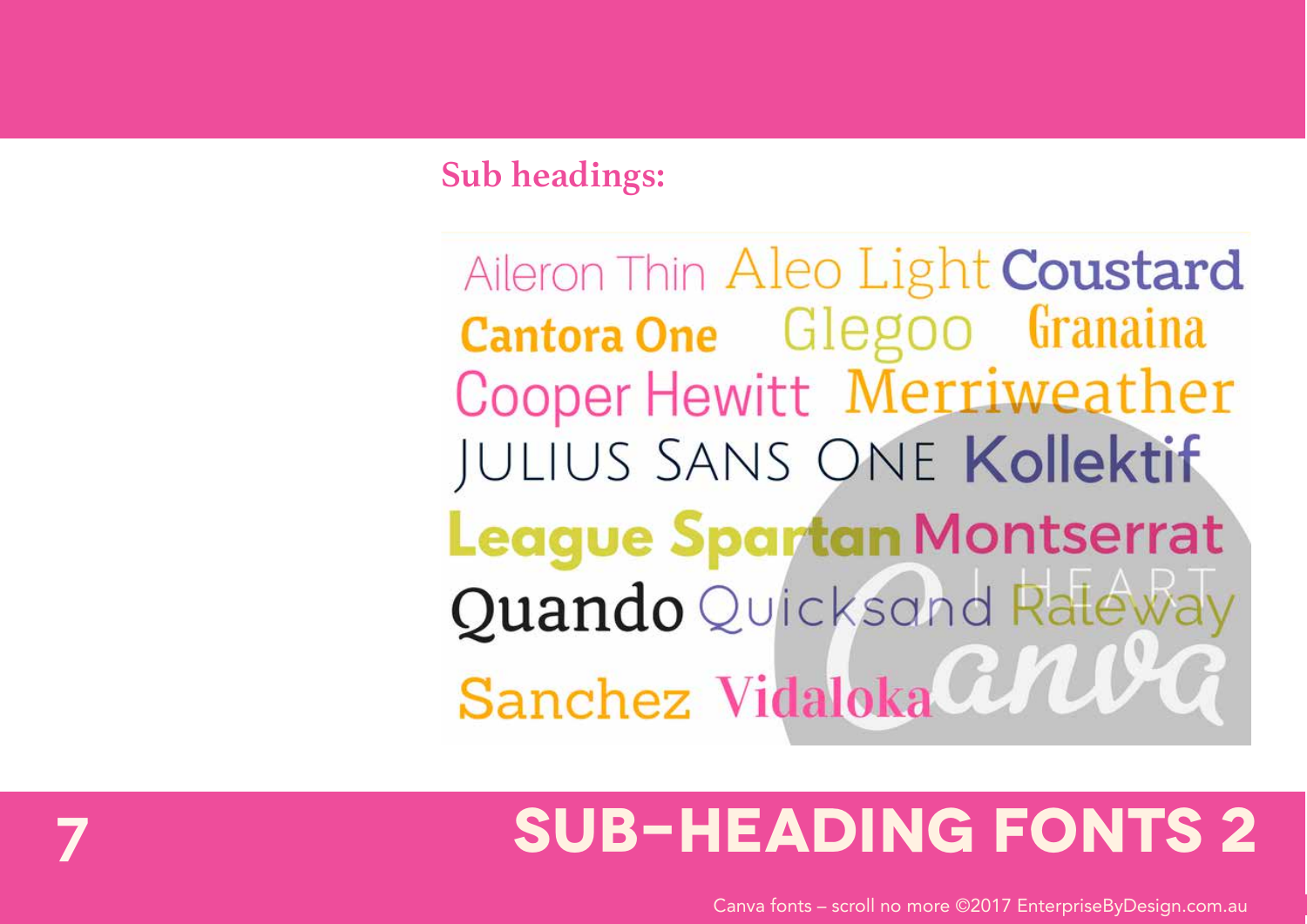### **Body Text:**

(this is where legibility is super important: most legible size is 12-14)

Generally serif fonts (the ones with the little tails at the end of strokes) are used in printed work & sans serif (so no little tails) were used in digital.

# Aileron Regular Alike Antic Arimo Droid Serif Bodoni FLF Gidole Lato Roboto MADE IN Canva Lora Vollcorn

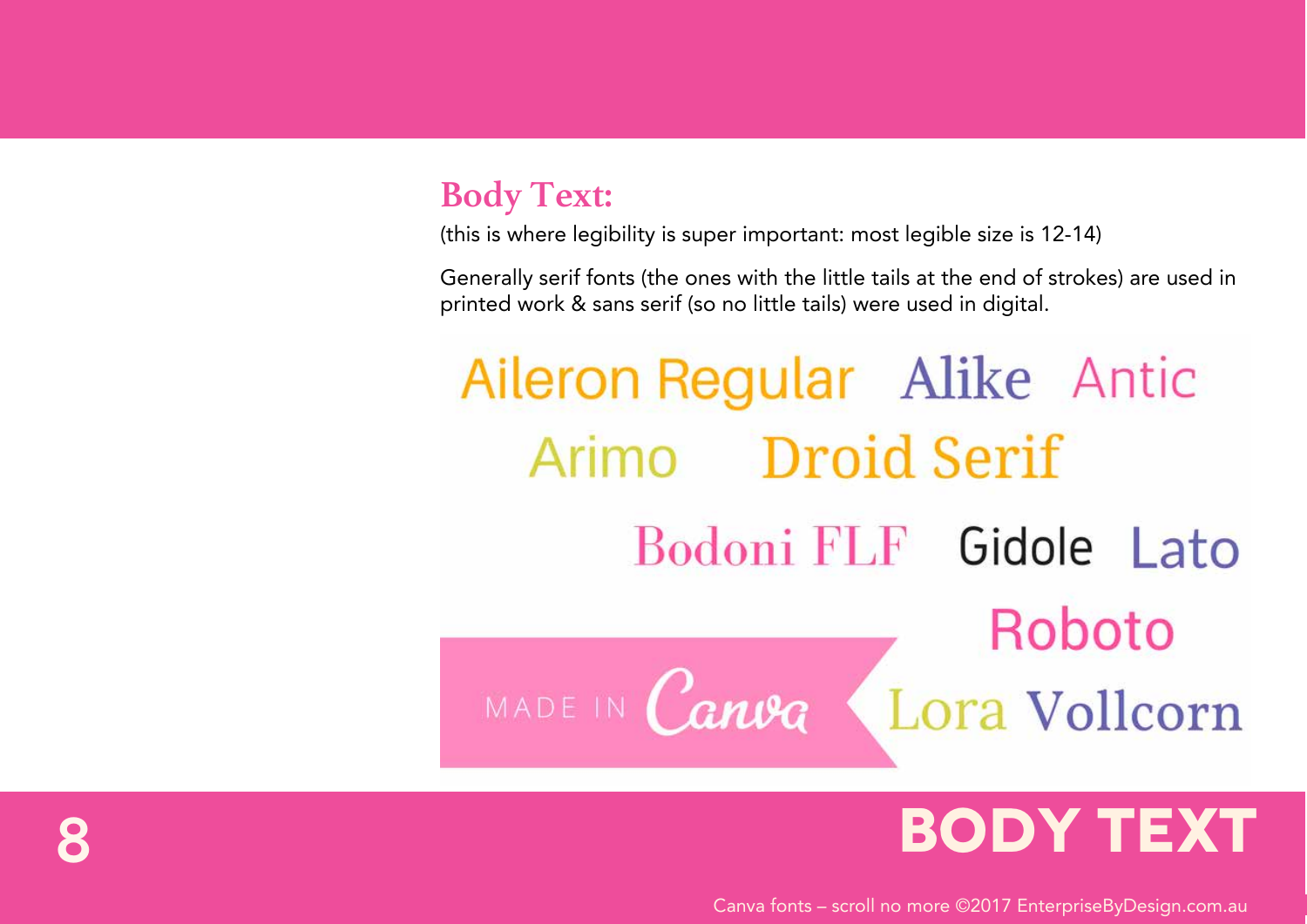#### **Script fonts:**

Use for highlights or very short headlines; 1-2 words

Allura Courgette Euphoria Script Great Wibes Satisty Kaushan Script Mr Dafoe Grand Hotel Clicker Script Brusher Yellowtail Oloe Script Pinyon Script Parisienne Niconne MADE IN Canva

## **9 SCRIPT FONTS**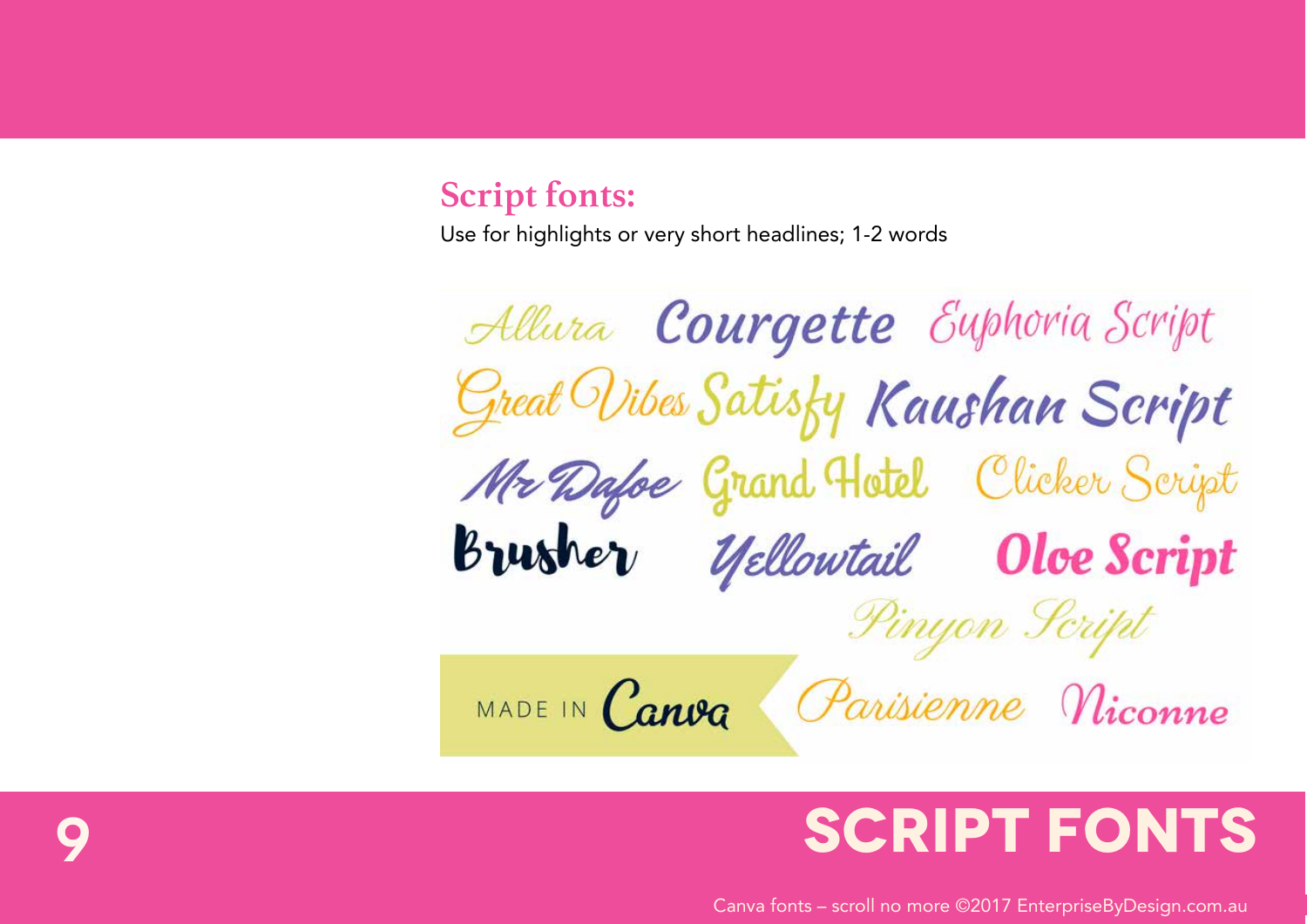#### **Where-ever fonts:**

Fear not! These ones are safe to use anywhere, everywhere …



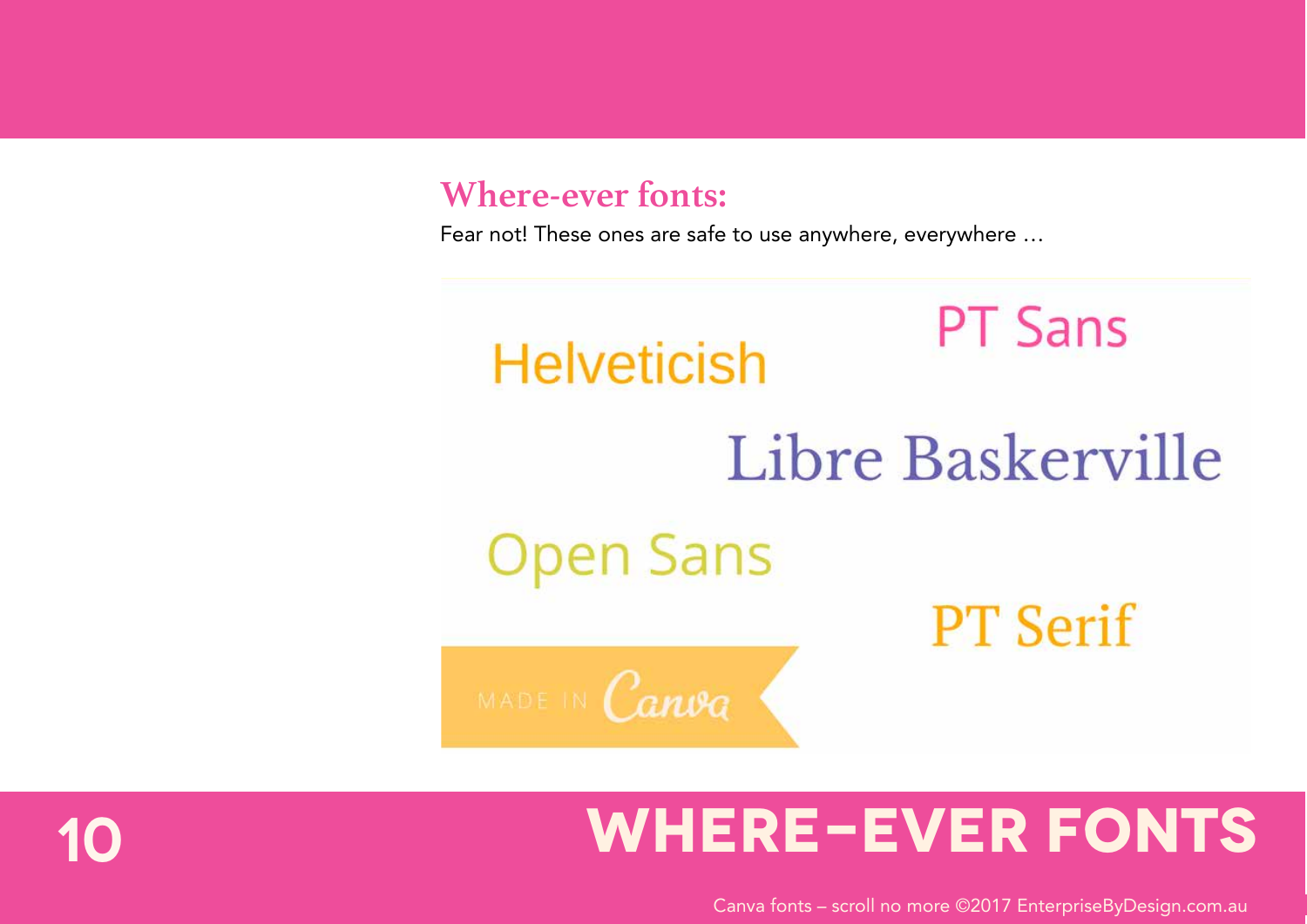Using the right fonts at the right time is one way to level up the look of your graphics. But remember:

• You always want to maintain legibility, because if no one can read your stuff, you've just wasted your time designing.

• When choosing a font for your logo don't follow trends too heavily or your precious logo will date .

• Use brand appropriate fonts. If you have a style guide, adhere to it. If you don't have one, create one. Choose fonts that reflect your brand personality.

The following pages show some examples of strong font combinations for you to use in your Canva designs.

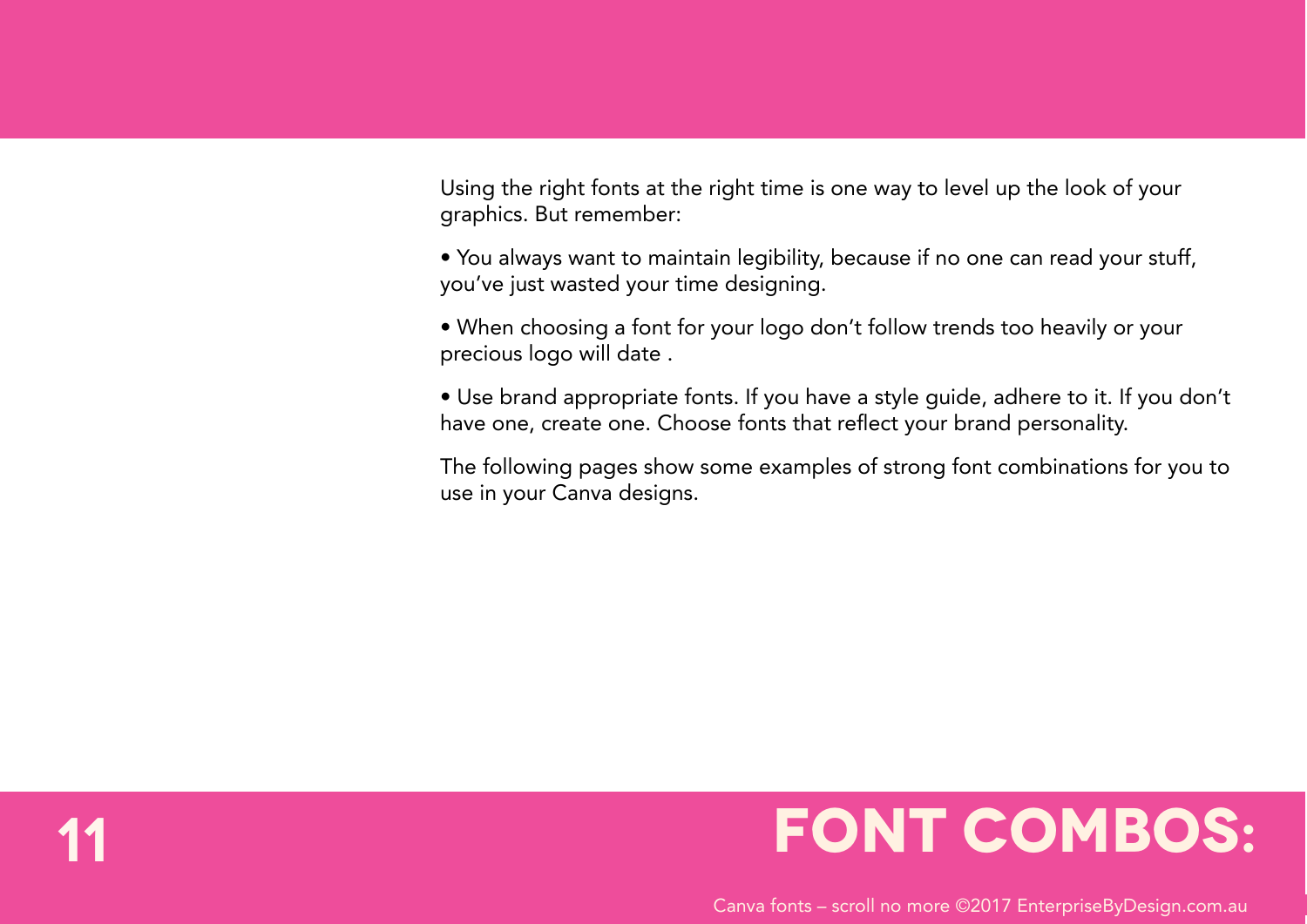### canva font combos: Aileron Heavy

Aleo Light Alike Bodoni FLF Arvo Droid Serif IM Fell Libre Baskerville Lora MADEIN Carve Merriweather PT Serif Vollkorn Quattrocento **Playfair Display Sanchez** 

## **AILERON HEAVY**

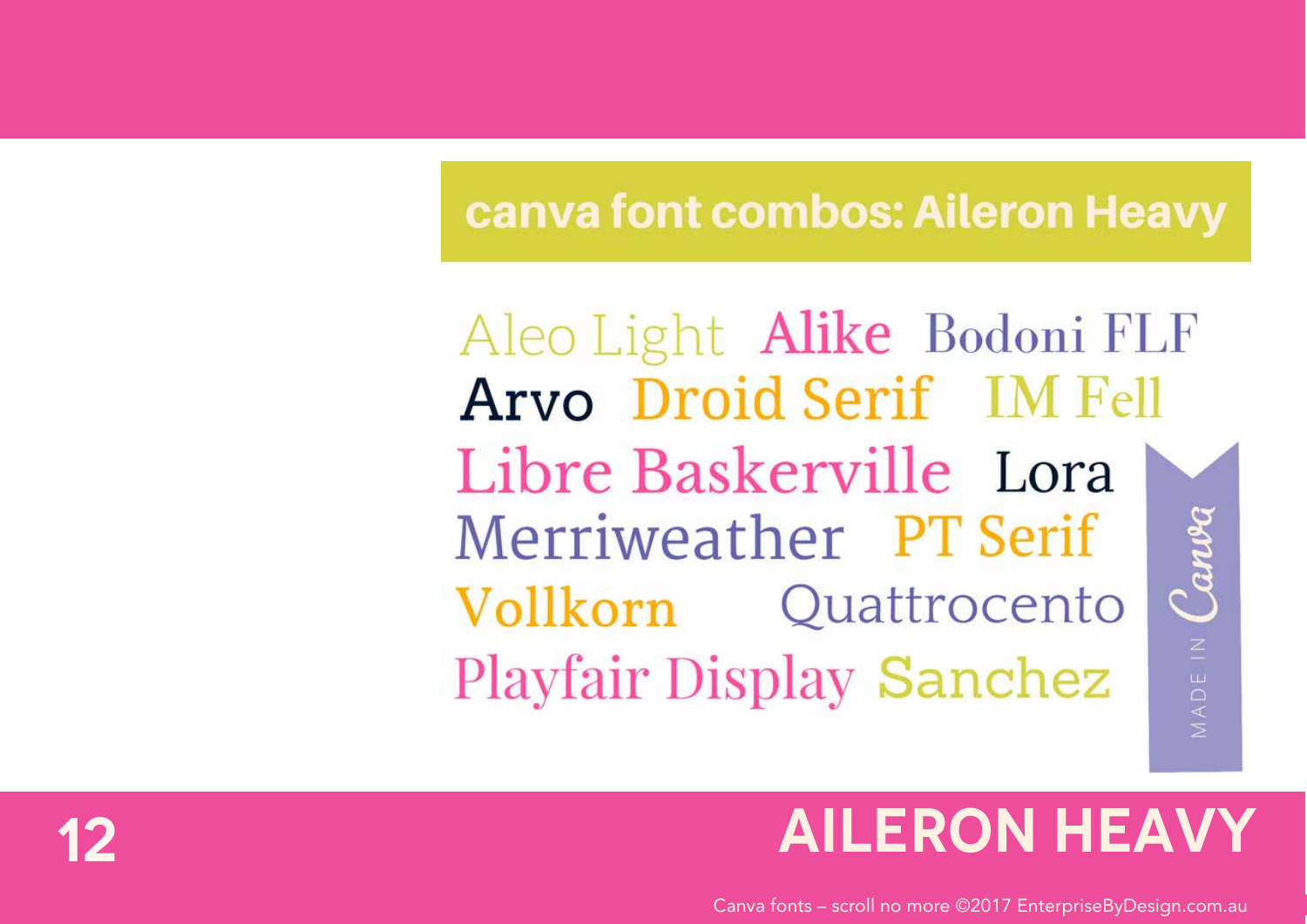### canva font combos: Amaranth

Aileron Thin Arimo Bodoni FLF Cooper Hewitt Economica Forum Gidole Helveticish Luthier Lato Montserrat Light MADEIN Canva Nunito Light Old Standard Open Sans Light PT Sans Raleway Rosario

## **AMARANTH**

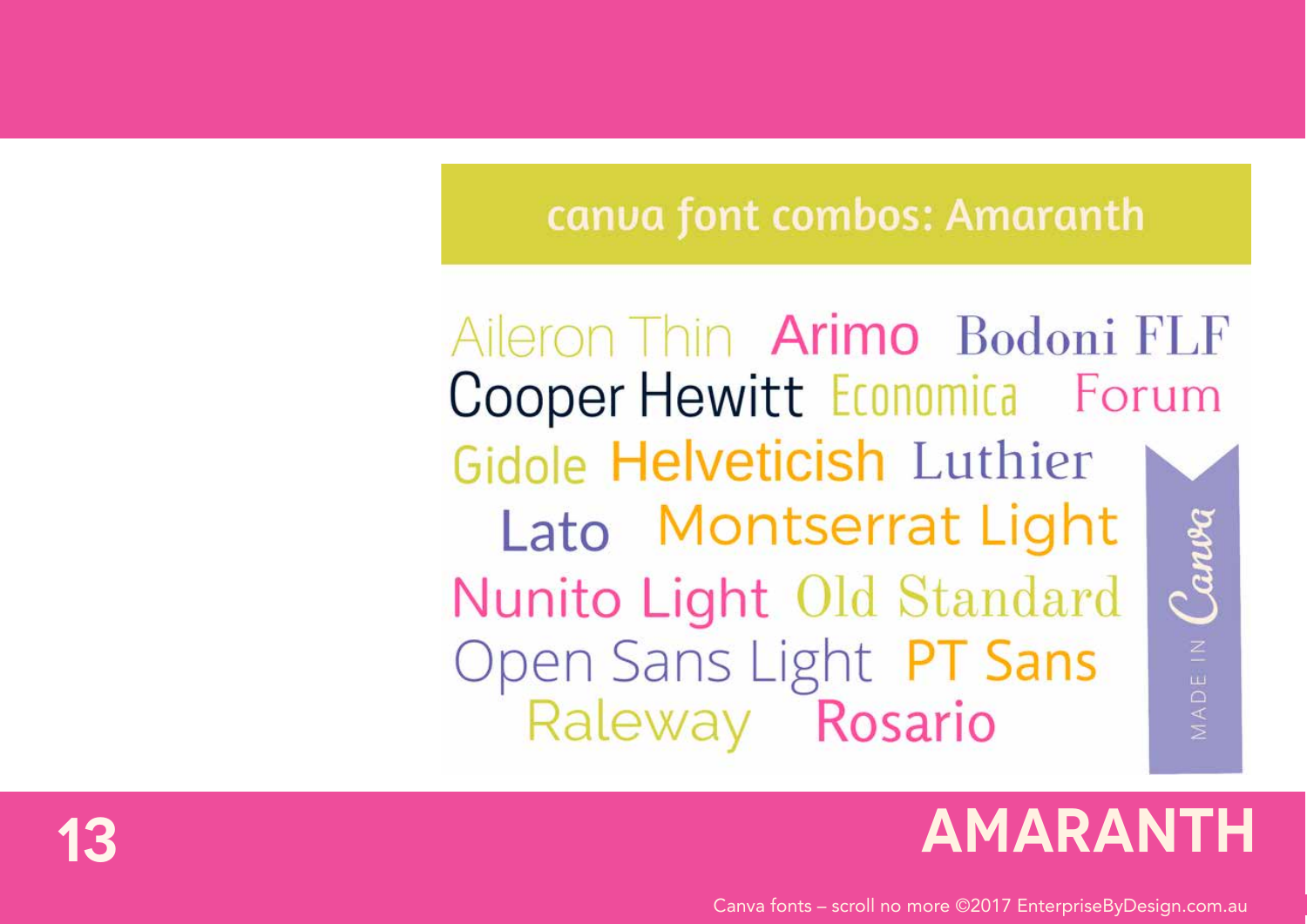### canva font combos: Cooper Hewitt Heavy

Alike Antic Lato Kollektif **Archivo Narrow Arimo Droid Serif** Economica Gidole Source Serif Pro Lora Montserrat Light Canv **PT Serif** Open Sans Light Raleway Tenor Sans Quattrocento Nunito Light

## **COOPER HEWITT HEAVY**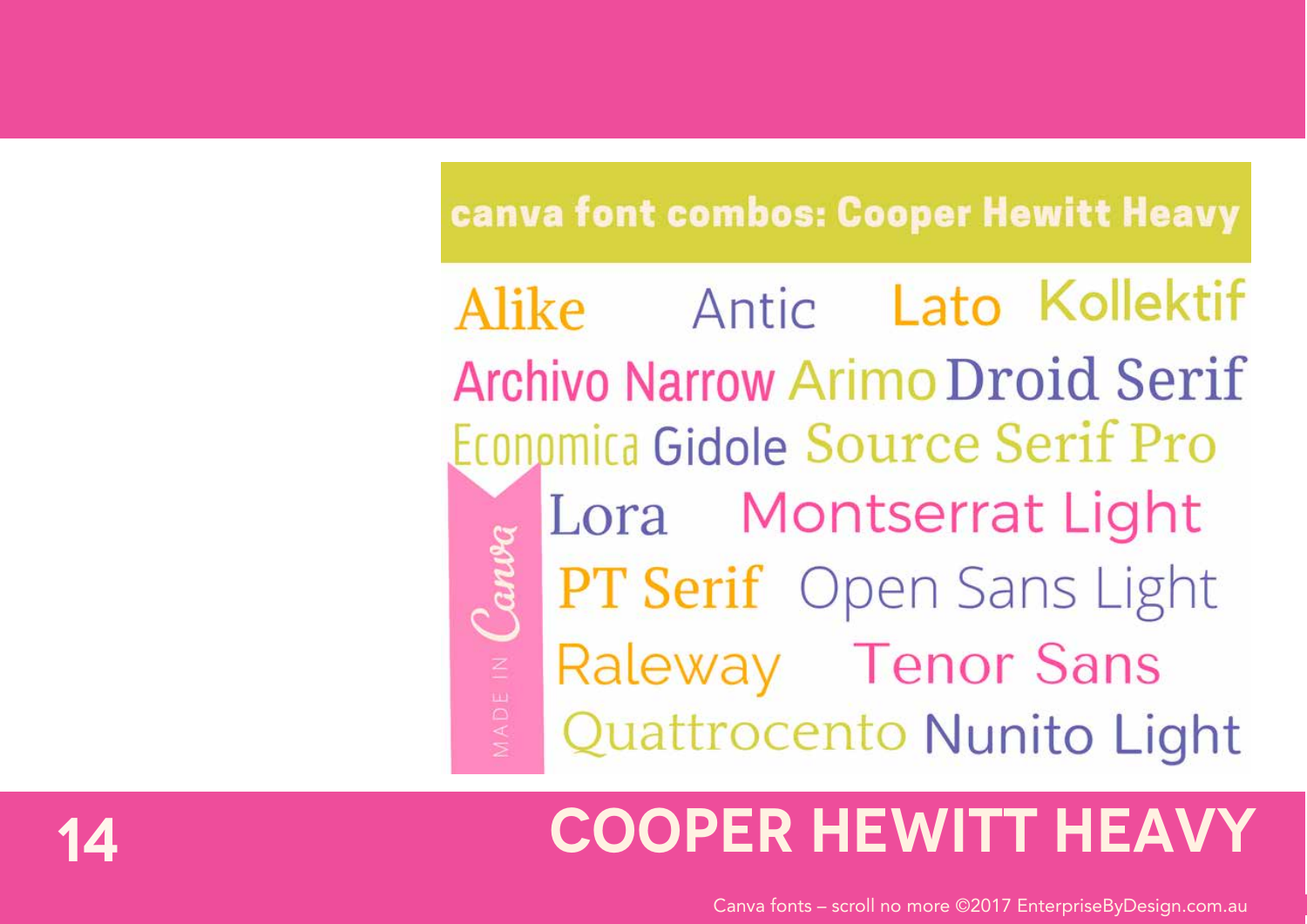### canva font combos: Hammersmith One

Aileron Thin Open Sans Montserrat Hairline Gidole **PT Sans** Economica Nunito Light Raleway Antic Lato MADE IN Canva

## **HAMMERSMITH ONE**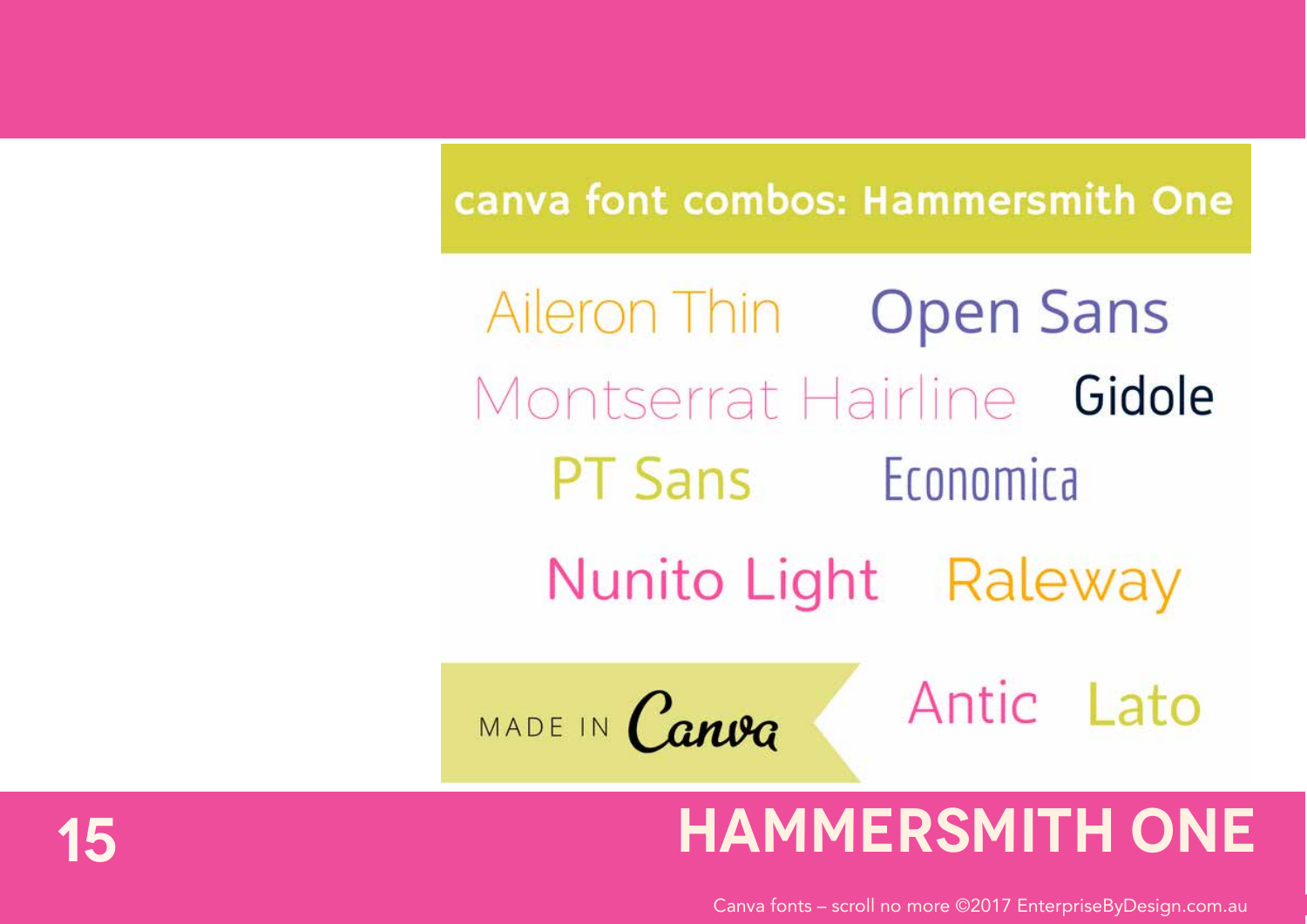# canva font combos: League Gothic

Ouattrocento **PT Serif** Granaina Old Standard Canva Libre Baskerville Arvo Droid Serif  $\leq$ MADE Vollkorn Alike

## **LEAGUE GOTHIC**

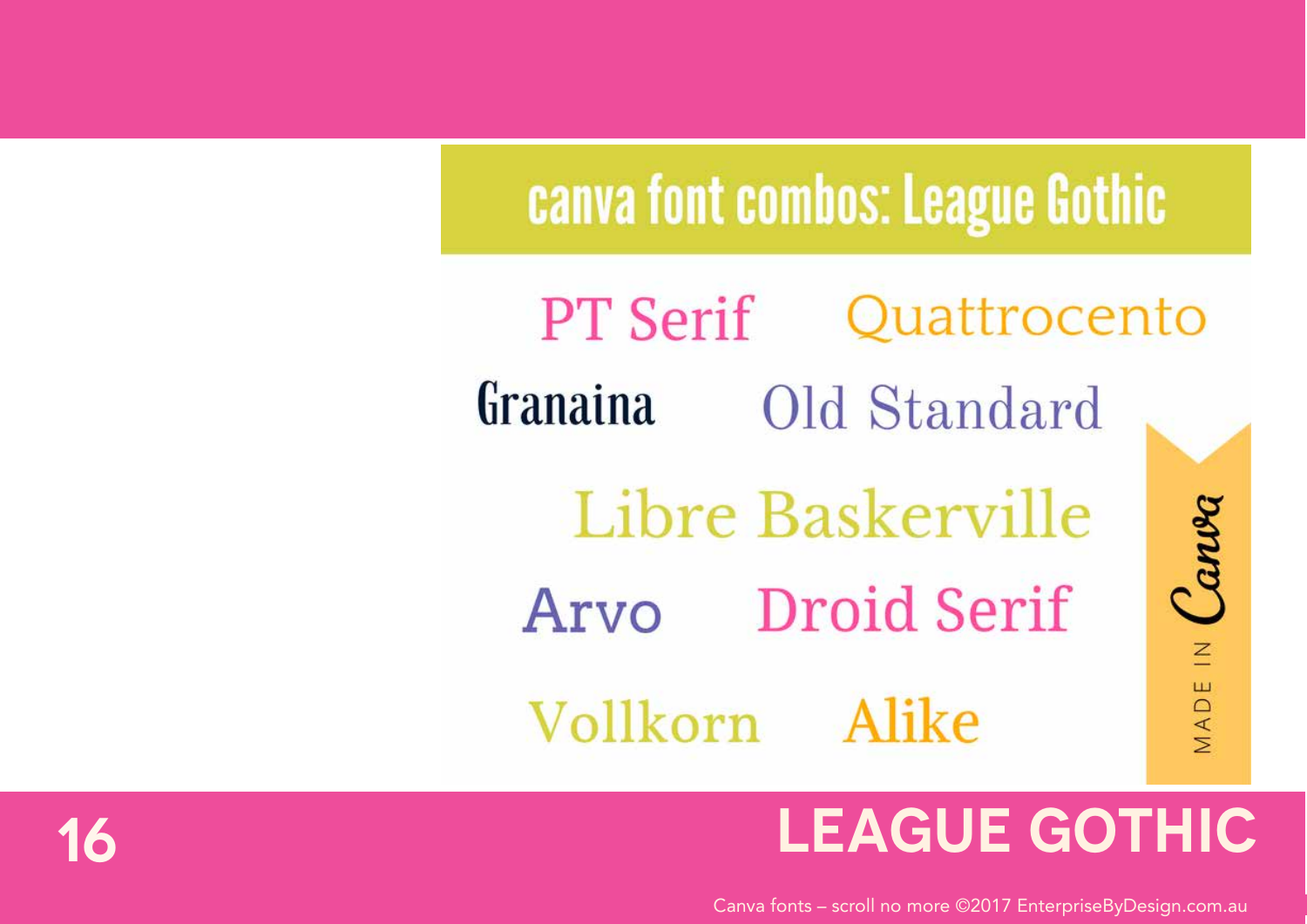### canva font combos: Lillita One

**Aileron Regular Archivo Narrow** Arimo Arvo Cooper Hewitt Economica Exo Gidole Kollektif Luthier Montserrat Light Nunito Light Open Sans Light **RobotoPT Sans** MADE IN Canva Signika

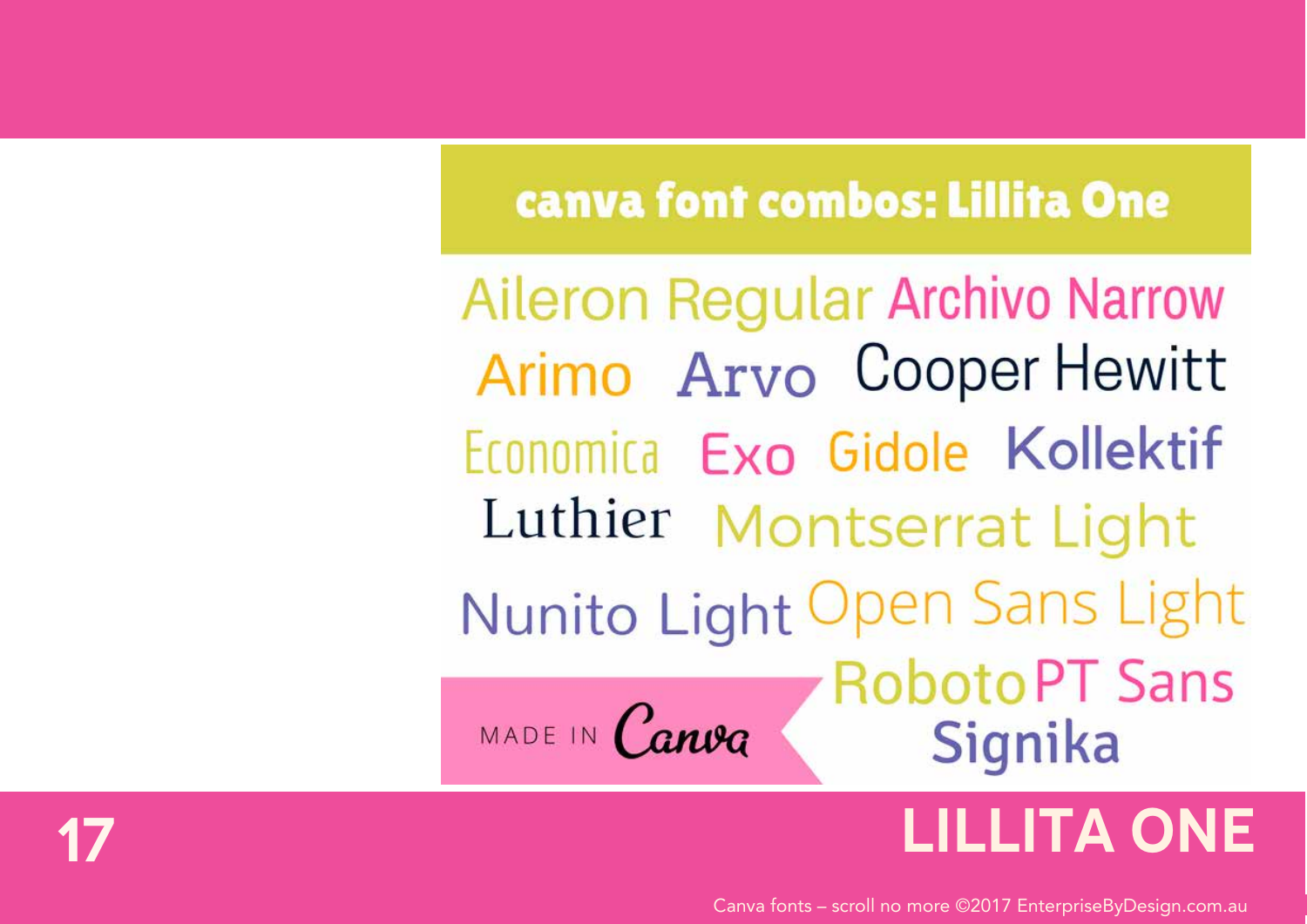### canva font combos: Open Sans Extra Bold

Aileron Regular Aleo Antic Arialle Archivo Narrow Arvo Bodoni FLF Cooper Hewitt Droid Serif Economica Gidole Helveticish Lato Luthier Montserrat Light Nunito Light Open Sans PT Serif Quattrocento Raleway Roboto Condensed

MADE IN Canva

**Source Sans Pro** 

## **18 Open Sans Extra Bold**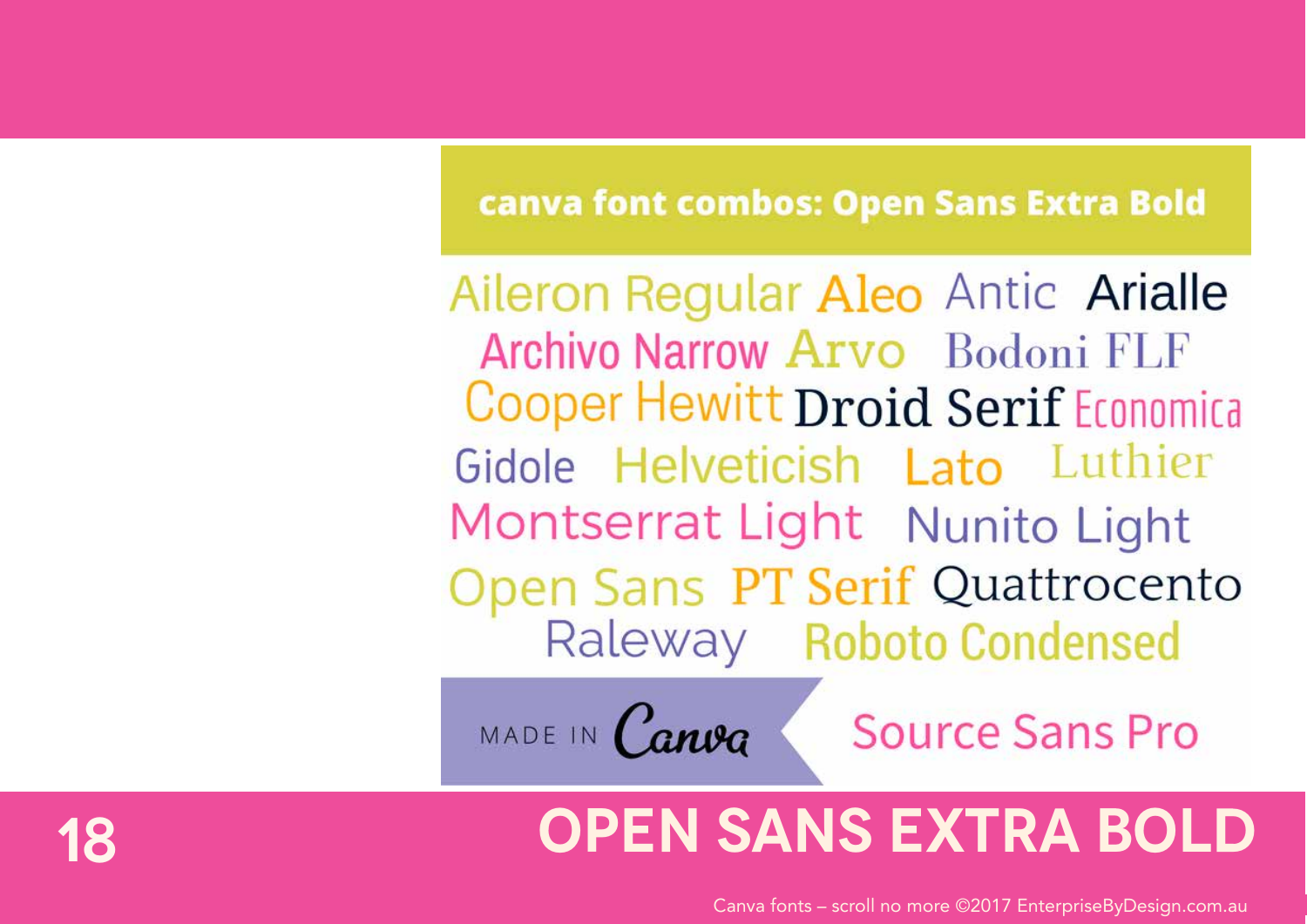# canva font combos: Oswald

Aileron Thin Aleo Light Alike Cooper Hewitt Forum Gidole Helveticish Canva Montserrat Light **Open Sans Quattrocento** MADE IN **PT Serif** Old Standard **Source Sans Pro** 

### **OSWALD**

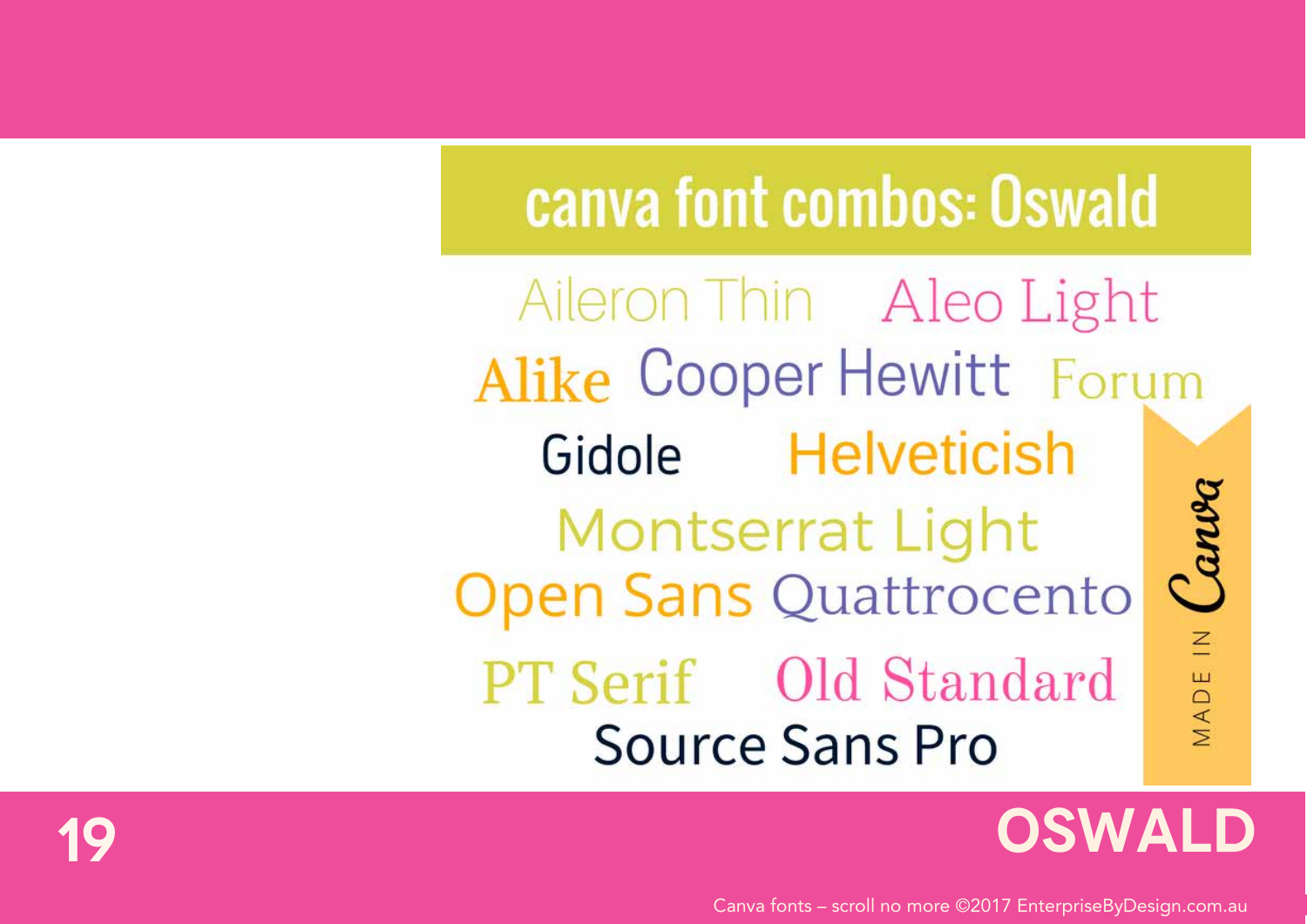### canva font combos: Raleway Heavy

Aileron Thin Aleo Light Antic Archivo Narrow Arvo Cooper Hewitt Droid Serif Gidole Kollektif Lato Lustria **Montserrat Light** Nunito Light Open Sans Light **PT Serif** Quattrocento  $\overline{z}$ MADE Raleway Sanchez Source Serif Pro Vollkorn

### **RALEWAY HEAVY**

Canva fonts - scroll no more @2017 EnterpriseByDesign.com.au

Canva

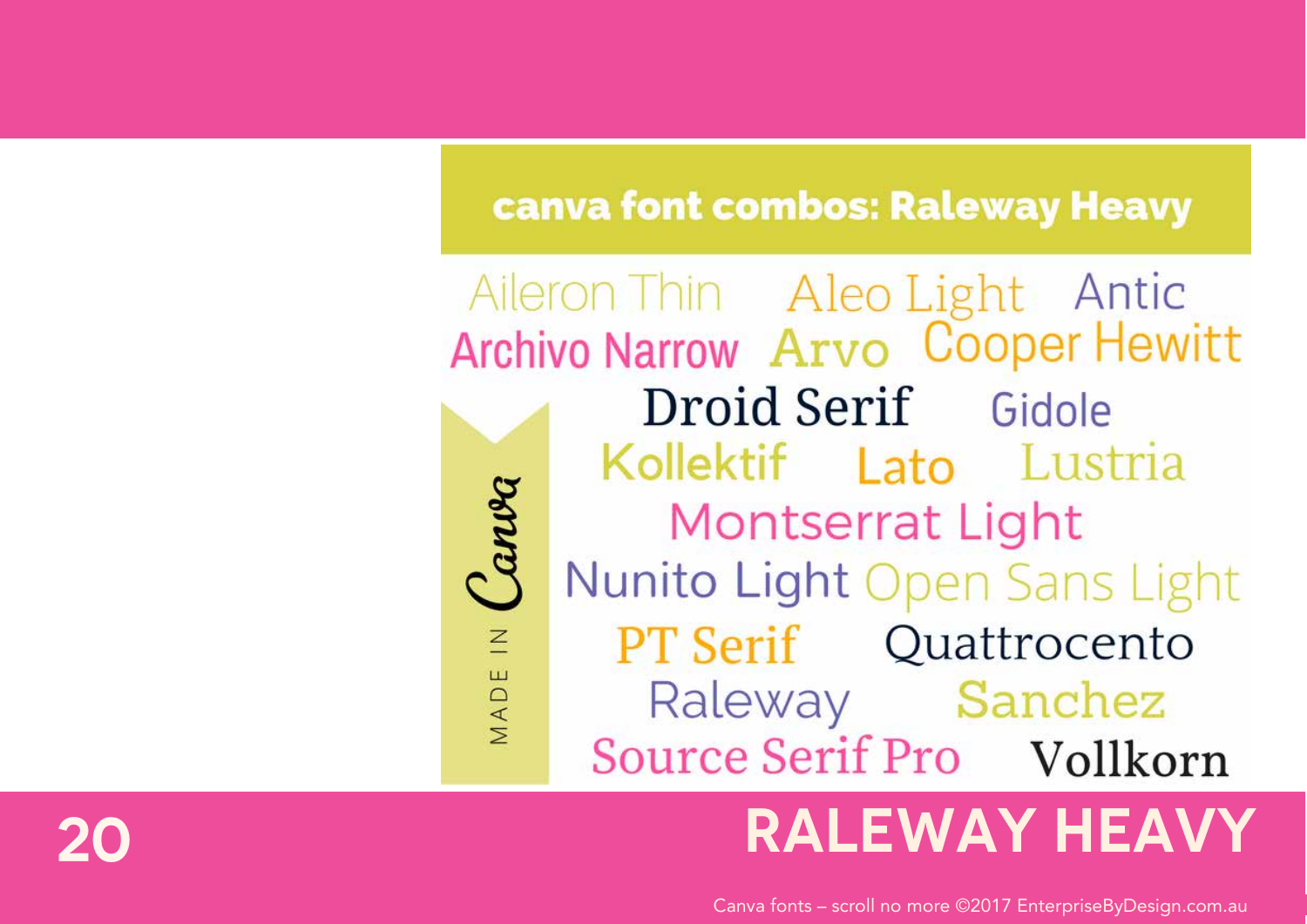#### **Use at your peril:**

Some of the Canva fonts have not got a mention in this post. They have been left out because fall into one of two categories: use sparingly, and only for certain situations; OR do not use, ever. (yes, I said never, ever, ever!) They are listed here because they are are illegible, overused, or just plain ugly.

Following are the fonts I advise you steer well clear of for general copy.

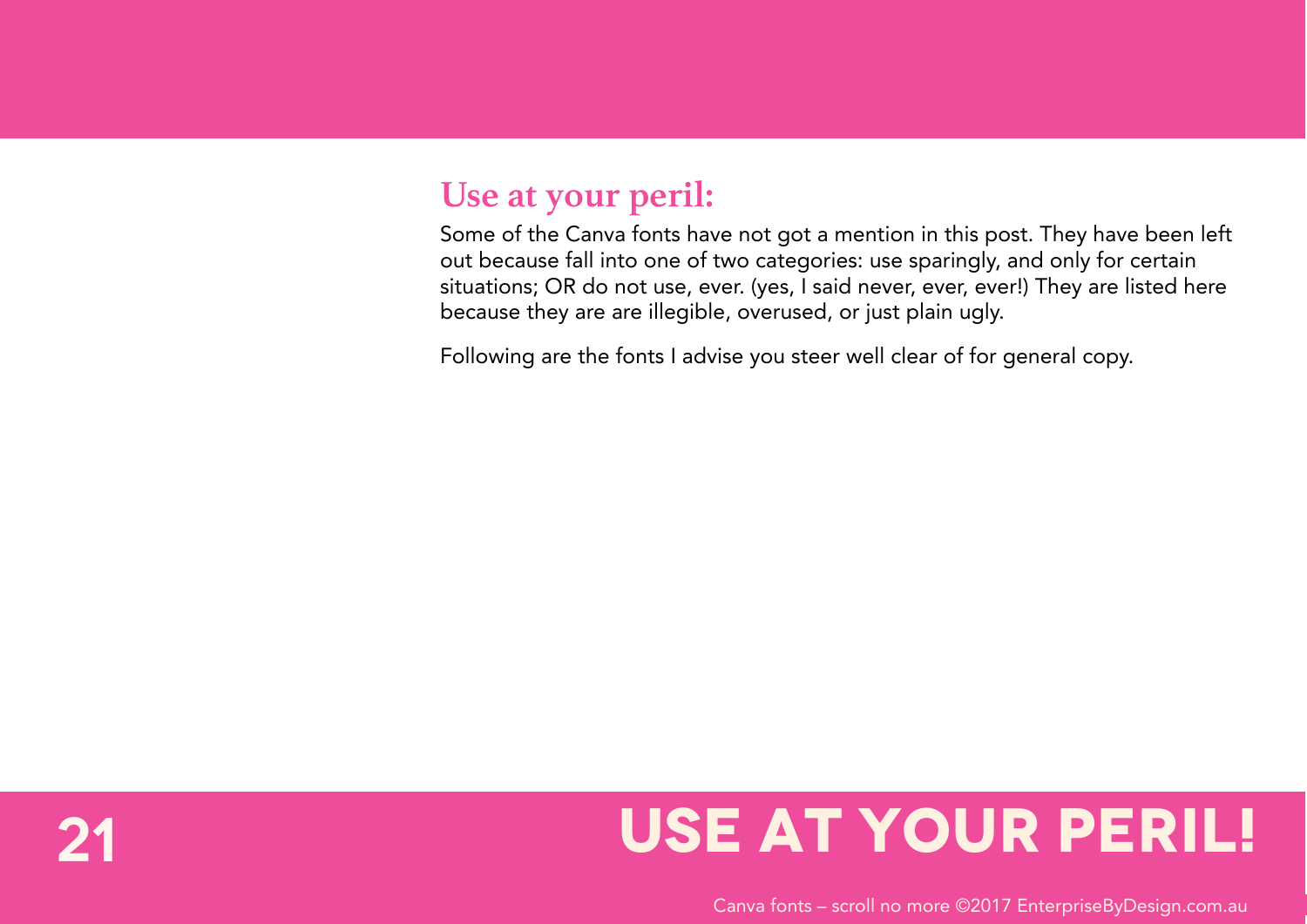### use at your peril: Decorative Fonts

# Allerta Stencil **Black Ops One Cabin Sketch CODY STAR CREEPSTER Emily's Candy Hitchcut** Londring *Linifrattur Maguntia* MADE IN Canva VT323

## **DECORATIVE**

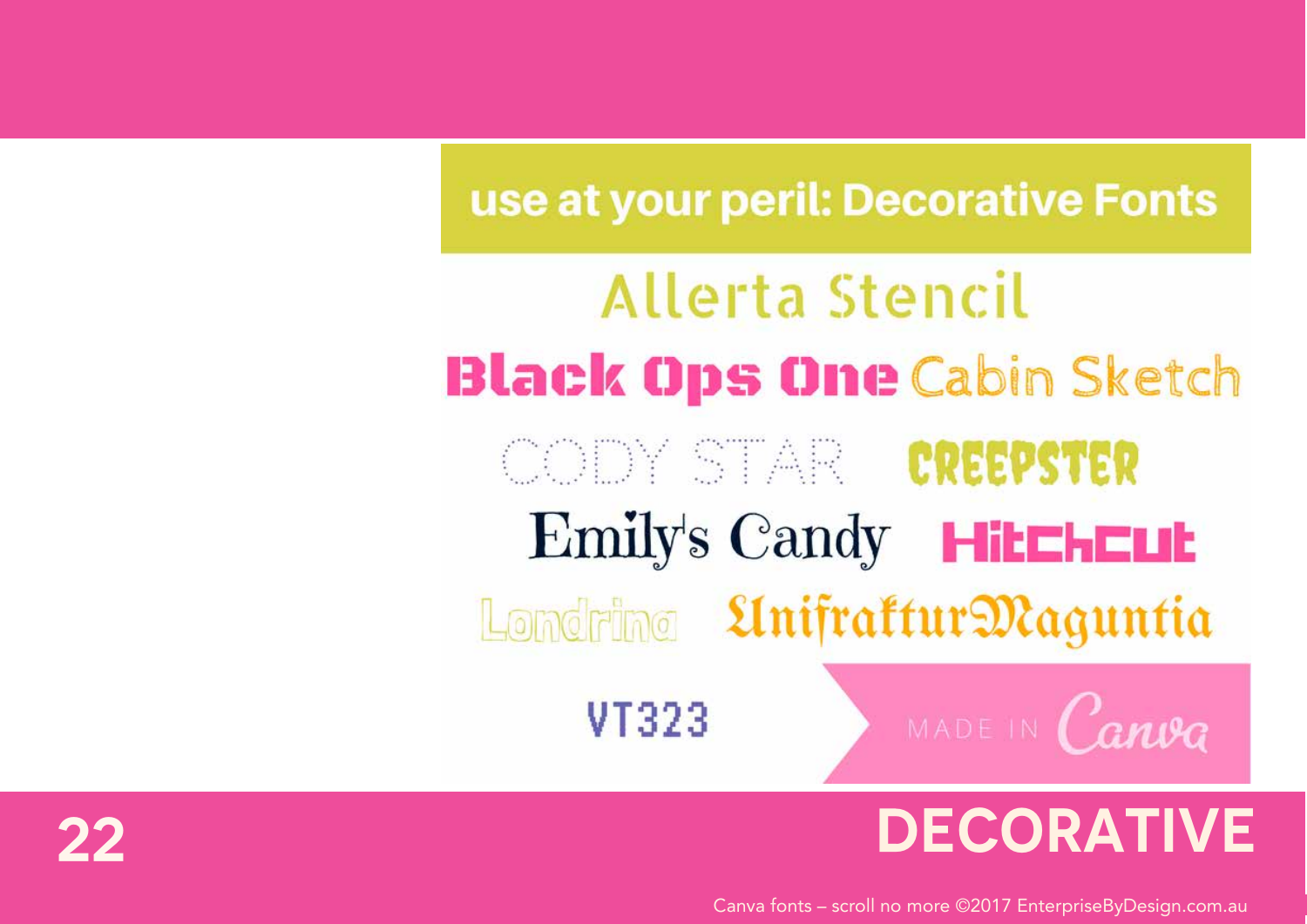### use at your peril: Script or Handwriting Fonts

Architects Daughter Berkshire Swash **Chewy** Coming Soon Crafty Girls Dr. Sugiyama Gochi Hand Knewave Tobster Over The Rainbow Princess Sophia School Bell Shadows Into Light Sniglet Special Elite SUNDAY Vampiro One MADE IN Canva Anonymous Pro

### **23 Script or handwriting fonts**

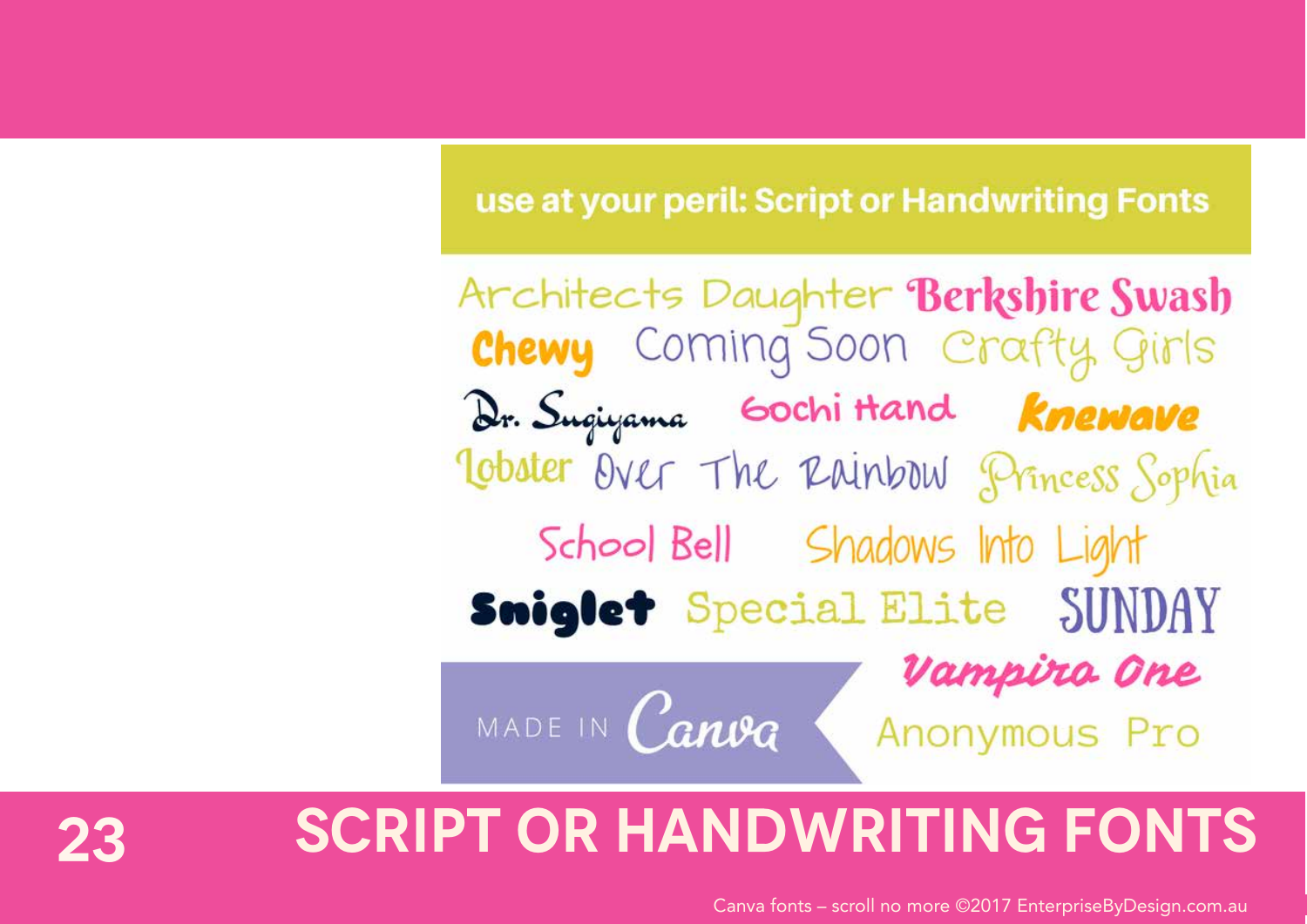### use at your peril: "Small Caps" Fonts

**Germania One** Crushed Glass Antiqua GRADUATE Limelight MegRIM Pirou Ribeye **Rye** Sifonn Outline

Special Elite SUNDAY

**24 Any of the "Small Caps" fonts**

Canva fonts – scroll no more ©2017 EnterpriseByDesign.com.au

Canva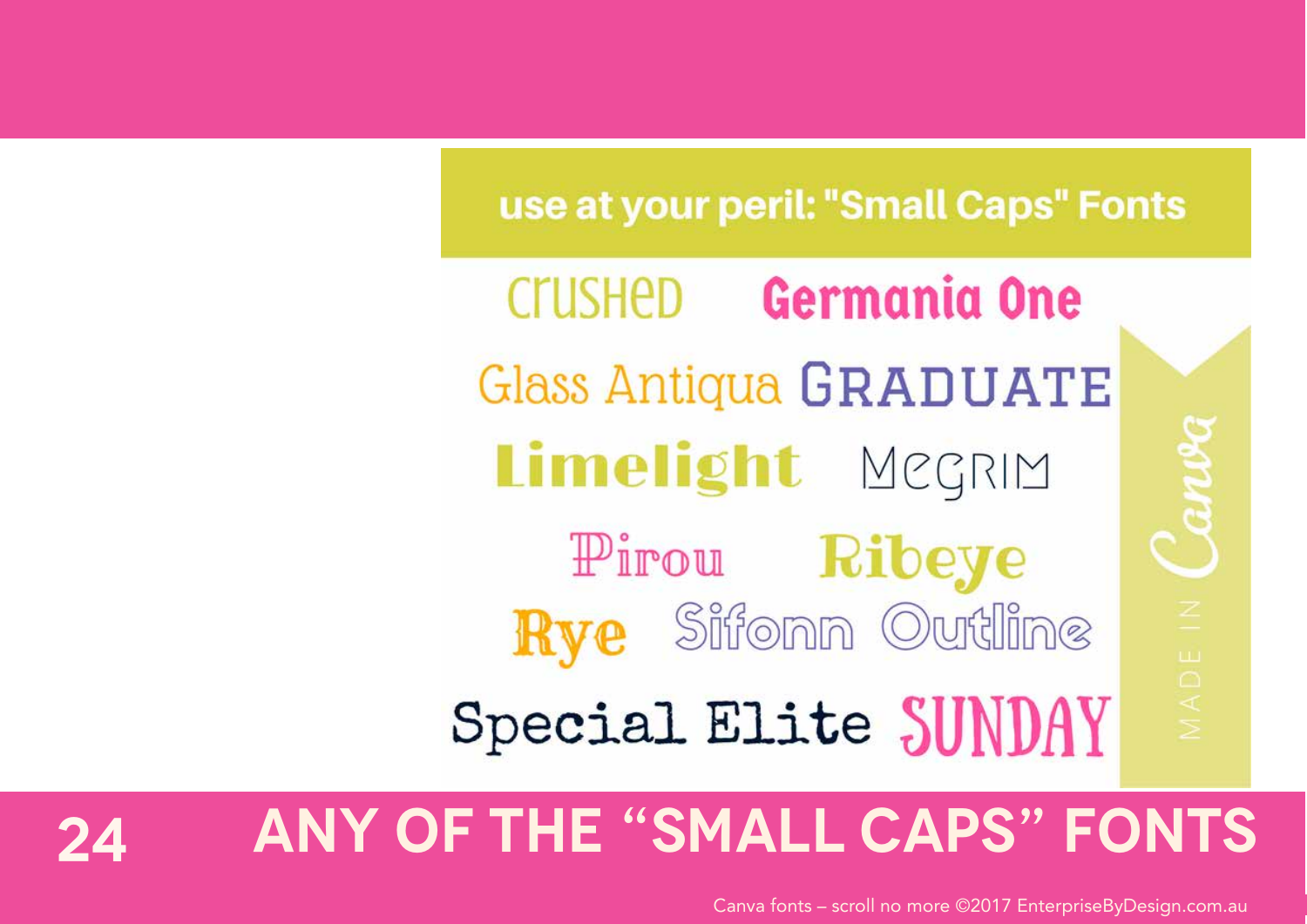Using the right fonts at the right time is one way to level up the look of your graphics. But remember:

• You always want to maintain legibility, because if no one can read your stuff, you've just wasted your time designing.

• When choosing a font for your logo don't follow trends too heavily or your precious logo will date .

• Use brand appropriate fonts. If you have a style guide, adhere to it. If you don't have one, create one. Choose fonts that reflect your brand personality.

Print this list out, put it in a folder & keep it handy as you continue designing for your business!